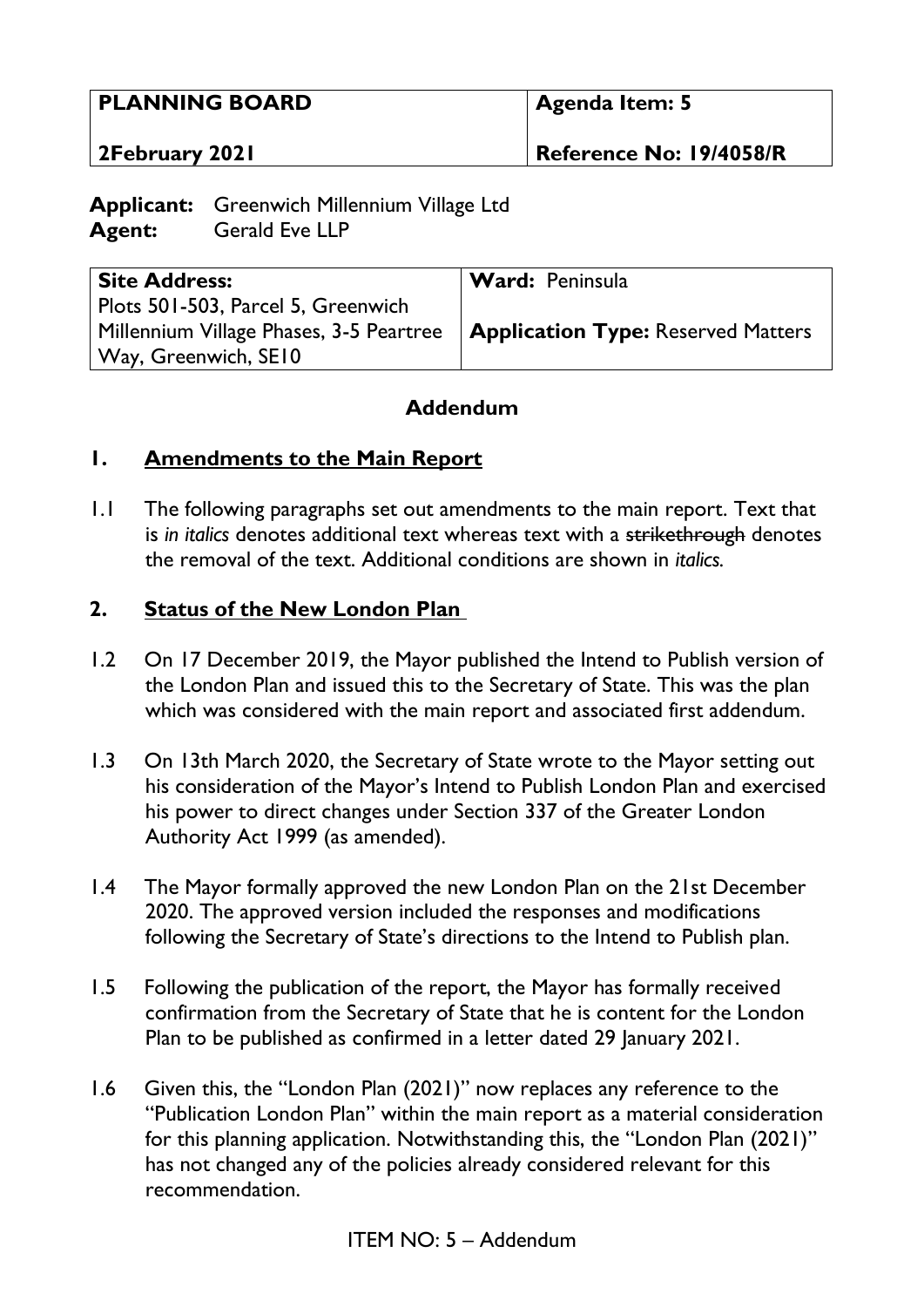# 1.7 **Section 3.0 (Summary):** The following amendments are made: **Proposed Building**

| <b>Proposed Building</b> |                                             |                                   |
|--------------------------|---------------------------------------------|-----------------------------------|
| <b>Existing Uses</b>     | <b>Existing Use (Classes)</b><br>Operator   | N/A                               |
|                          | m <sup>2</sup>                              | 0                                 |
| Proposed Use(s)          | <b>Proposed Use</b><br>(Classes) / Operator | <b>BI</b> and Flexible AI-A4      |
|                          | m <sup>2</sup>                              | $BI - 4,462m2$<br>$AI-AA - 425m2$ |
| Employment               | <b>Existing Number of</b><br><b>lobs</b>    | $\bf{0}$                          |
|                          | Proposed Number of<br>lobs                  | <b>TBC 288</b>                    |

1.8 The applicant has confirmed the breakdown of future employment based on HCA (2010) Employment Densities Guide 2nd Edition using the Net Internal Area is as follows:

| <b>Use</b>   | $NIA$ (sqm) | <b>Job density</b> | No. of jobs |
|--------------|-------------|--------------------|-------------|
| Retail (A1)  | 460sqm      | ۱9                 | 24          |
| Café(A3)     | 155sgm      | 18                 | O           |
| Office (B1)  | $3,064$ sqm | $\overline{2}$     | 255         |
| <b>TOTAL</b> | $3,679$ sqm |                    | 288         |

**1.9 Section 8.1 Statutory Consultees:** The following amendments are made:

| <b>Details of</b>        | <b>Summary of</b>         | <b>Officers comments</b>    |
|--------------------------|---------------------------|-----------------------------|
| <b>Representation</b>    | <b>Comments</b>           |                             |
| Port of London Authority | Object to the application | The PLA have requested a    |
|                          | until it can be           | number of conditions be     |
|                          | appropriately             | imposed. These have all     |
|                          | demonstrated that the     | been accepted by the        |
|                          | acoustic measures         | applicant. The conditions   |
|                          | necessary to safeguard    | are in the advance stages   |
|                          | the operation of the      | of drafting in consultation |
|                          | wharfs has been           | with the PLA although       |
|                          | appropriately accounted   | final confirmation that     |
|                          | for.                      | these are acceptable has    |
|                          |                           | not yet been received.      |
|                          | Following the publication | This will be updated in an  |
|                          | of the report, the PLA    | addendum report.            |
|                          | have confirmed that       |                             |
|                          | subject to the imposition |                             |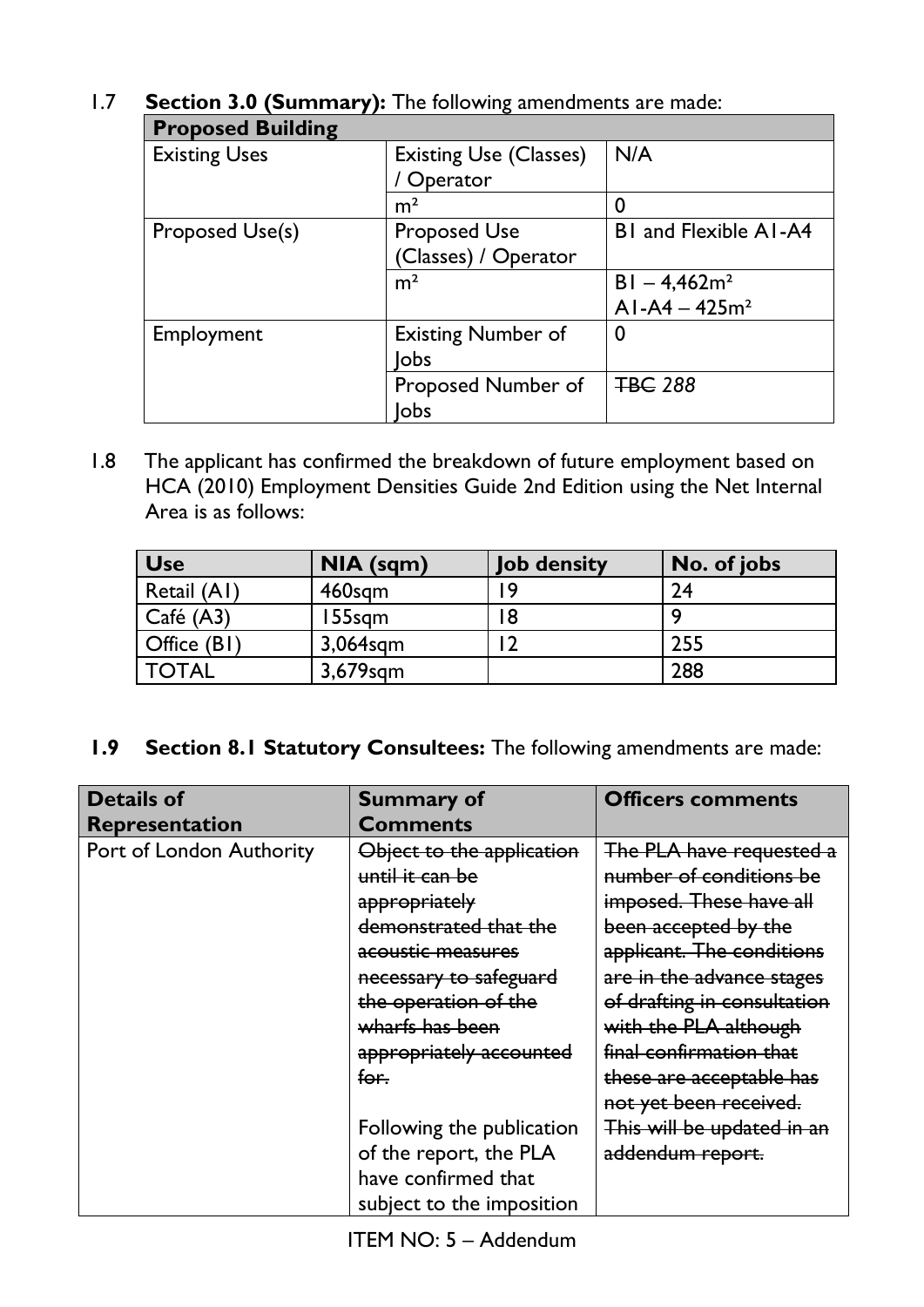|                         | of the conditions relating<br>to noise included in<br>Appendix 2 of this | The conditions have been<br>accepted by the applicant<br>and are included in |
|-------------------------|--------------------------------------------------------------------------|------------------------------------------------------------------------------|
|                         | report, the PLA have no                                                  | Appendix 2 of this report.                                                   |
|                         | objection to the                                                         |                                                                              |
|                         | proposal.                                                                |                                                                              |
| Firstplan (on behalf of | Confirmed that the                                                       | The conditions have been                                                     |
| Cemex/Tarmac/Aggregate  | application is acceptable                                                | accepted by the applicant                                                    |
| Industries/Daygroup)    | subject to the imposition                                                | and are included in                                                          |
|                         | of conditions and                                                        | Appendix 2 of this report.                                                   |
|                         | obligations.                                                             | The obligations are to be                                                    |
|                         |                                                                          | imposed by the Deed of                                                       |
|                         |                                                                          | Variation. The Heads of                                                      |
|                         |                                                                          | Terms for this can be                                                        |
|                         |                                                                          | found in Section 25 of this                                                  |
|                         |                                                                          | report.                                                                      |
|                         |                                                                          | An amendment is proposed                                                     |
|                         |                                                                          | to the S106 for the                                                          |
|                         |                                                                          | masterplan as a result of                                                    |
|                         |                                                                          | 19/4075/R. This is not                                                       |
|                         |                                                                          | necessary to make                                                            |
|                         |                                                                          | 19/4058/R acceptable in                                                      |
|                         |                                                                          | planning terms.                                                              |

### 1.10 **Appendix 1 – Submitted Drawings and Documents:** The following amendments are made:

#### *Submitted documents:*

GMV Plot 503 - Affordable Creative, Work & Retail Hub (produced by GMVL, dated 22/12/2020); Commercial Strategy for Plot 503 2020 Review (produced by Knight Frank, dated 30/11/2020); Non-Residential Product (400 & 500 Series) Review (produced by Knight Frank, dated 13/11/2019); Stage 2 Fire Safety Principles (produced by WSP, dated 25/10/2020); Planning Fire Statement (produced by WSP, dated 02/10/2020); Update Phase 1 Habitat Survey and Ecological Assessment (produced by Ramboll, dated 22/11/2019); Schedule of Accommodation (2973-SA-1001 Rev P02); Planning Statement (produced by Gerald Eve dated November 2019); Sustainability Statement (produced by XCO2 dated November 2019); Energy Statement (produced by XCO2, dated November 2019); Daylight, Sunlight and Overshadowing (produced by XCO2, dated November 2019); BS5837 Arboricultural Impact Assessment (produced by Tamla Trees, dated November 2019, Reference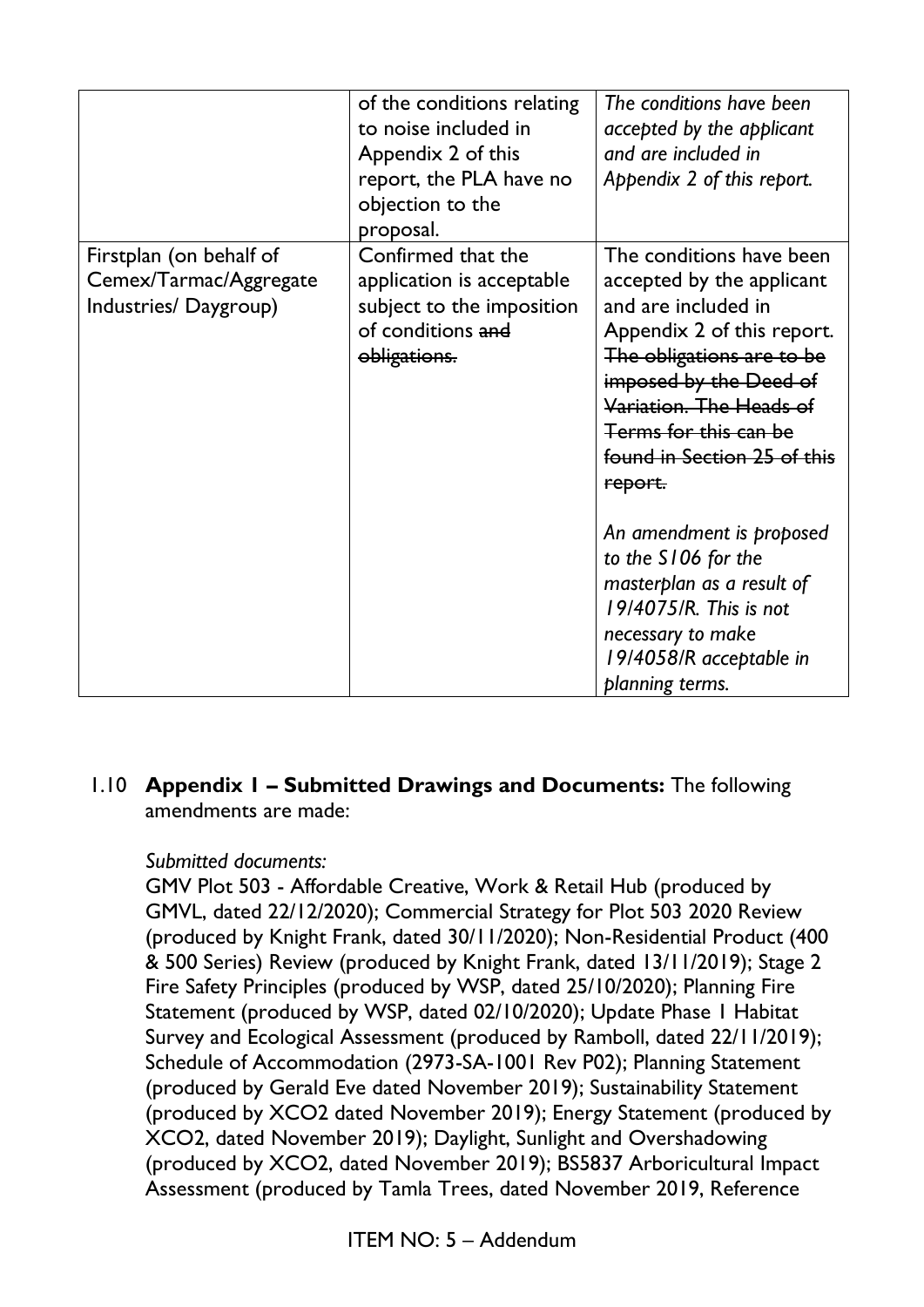03171R); Landscape Design Report (produced by Turkington Martin, Reference TM411-R12); Statement of Community Involvement (produced by Kanda); EIA Compliance Letter (produced by Ramboll, dated 22/11/2020); Design and Access Statement (produced by Jestico and Whiles, dated November 2019); Construction Logistics Plan (produced by BuroHappold Engineering, dated 18/11/2019, Reference 0043824 Rev 01); Greenwich Millennium Village Parcel 5 (Building 503) Stage 3 acoustic design report (produced by Sandy Brown, dated 15/11/2019, Reference 19290- R01-B); Noise Memo, Response to WBM, Safeguarded Wharf Operators, PLA and First Plan (produced by Sandy Brown, dated 11/09/2020) *19290-M001-B GMV 400 and 500 series Sandy Brown response to WBM, Safeguarded Wharf Operators, PLA and First Plan*; Wind and Microclimate Analysis Report (produced by XCO2, dated November 2019) and Covering Letter dated 25/11/2019

1.11 **Appendix 2 – Conditions and Informatives:** The following amendments are made to the Conditions. Conditions 17-19 have been requested by the Sustainability Officer:

# **Condition 4 Noise Mitigation**

The development hereby permitted shall be carried out in strict accordance with the following documents and any mitigation required therein: Greenwich Millennium Village Parcel 5 (Building 503) Stage 3 acoustic design report (produced by Sandy Brown, dated 15/11/2019, Reference 19290-R01- B); Noise Memo, Response to WBM, Safeguarded Wharf Operators, PLA and First Plan (produced by Sandy Brown, dated 11/09/2020) *19290-M001-B GMV 400 and 500 series Sandy Brown response to WBM, Safeguarded Wharf Operators, PLA and First Plan*

Reason: To safeguard the amenities of neighbouring properties and the area generally and ensure compliance with Policies E(a) of the Royal Greenwich Local Plan: Core Strategy with Detailed Policies (July 2014).

# **Condition 13**

# **Open Space and Landscaping**

Notwithstanding the details shown on Drawing 2973-DR-0020 Rev P01; 2973- DR-1000 Rev P02 or Landscape Design Report (produced by Turkington Martin, Reference TM411-R12) (or any other drawing or document hereby approved showing details of the open space and landscaping), full details of the open space and landscaping shall be submitted to and approved in writing by the Local Planning Authority prior to occupation. The details shall demonstrate that the design of the open space and landscaping has been optimised, taking account of all necessary health and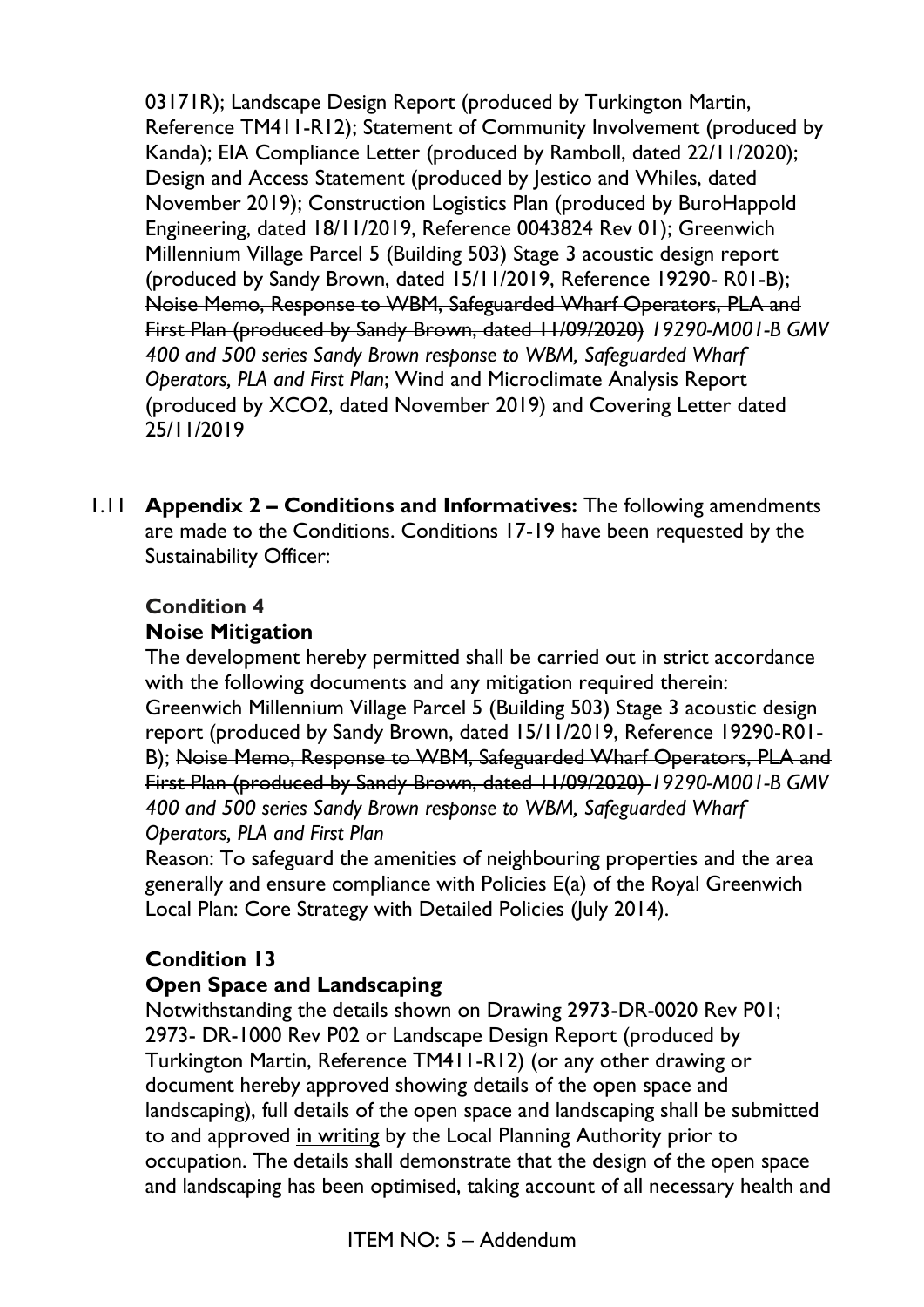safety requirements. The open space and landscaping shall be implemented prior to occupation and maintained therein in accordance with the details approved.

Reason: In order to improve the character and amenities of the area and ensure compliance with Policy 7.19 of the London Plan (2016) and Policies DH1 and CH1 of the Royal Greenwich Local Plan: Core Strategy with Detailed Policies (July 2014).

# **Condition 16 Solar Panels**

Prior to first occupation of the building hereby approved (Plot 503), the additional PV panels required to reach a minimum of 22.8% *22.3%*reduction in CO2 from renewable sources as identified in Energy Statement produced by XCO2 (Dated November 2019) shall be installed and be operational. Evidence that the scheme of renewal energy provision has been installed and is achieving the required CO2 reductions shall be submitted to and approved in writing by the local planning authority prior to first occupation of the building hereby approved at Plot 503. *The development shall be carried out in accordance with the approved details and shall be retained for the lifetime of the development.*

Reason: To ensure compliance with the requirements of the outline consent; to contribute towards carbon dioxide emission reduction and to comply with Policy 5.7 of the London Plan (2011) and Policy E1 of the Royal Greenwich Local Plan: Core Strategy with Detailed Policies (July 2014)

# *Condition 17*

# *Energy Strategy*

- *A) Within three-months of the practical completion of the Parcel 5 (Plots 501-503) of the development and prior to occupation, the following information should be provided to the Local Planning Authority for written approval:*
	- *i. Investigation of measures to reduce the heat demand and evidence that these have been incorporated;*
	- *ii. technical information of the EC that the relevant plots will connect to, comprising of details of the pipe network (including the size and route, flow and return temperatures, total length of the heat network in metres (flow and return) distribution and transmission, updated diagram route, total plant heating capacity, total heat generated, total heat supplied to premises and how primary and secondary site heat network losses have been minimised, if any, thermal storage, efficiency and carbon intensity of the heat network for the connection of all apartments into the centralised heating network;*
	- *iii. technical information in line with clauses 10.6 to 10.9 of the GLA's energy statement guidance (2020) and evidence including commissioning of*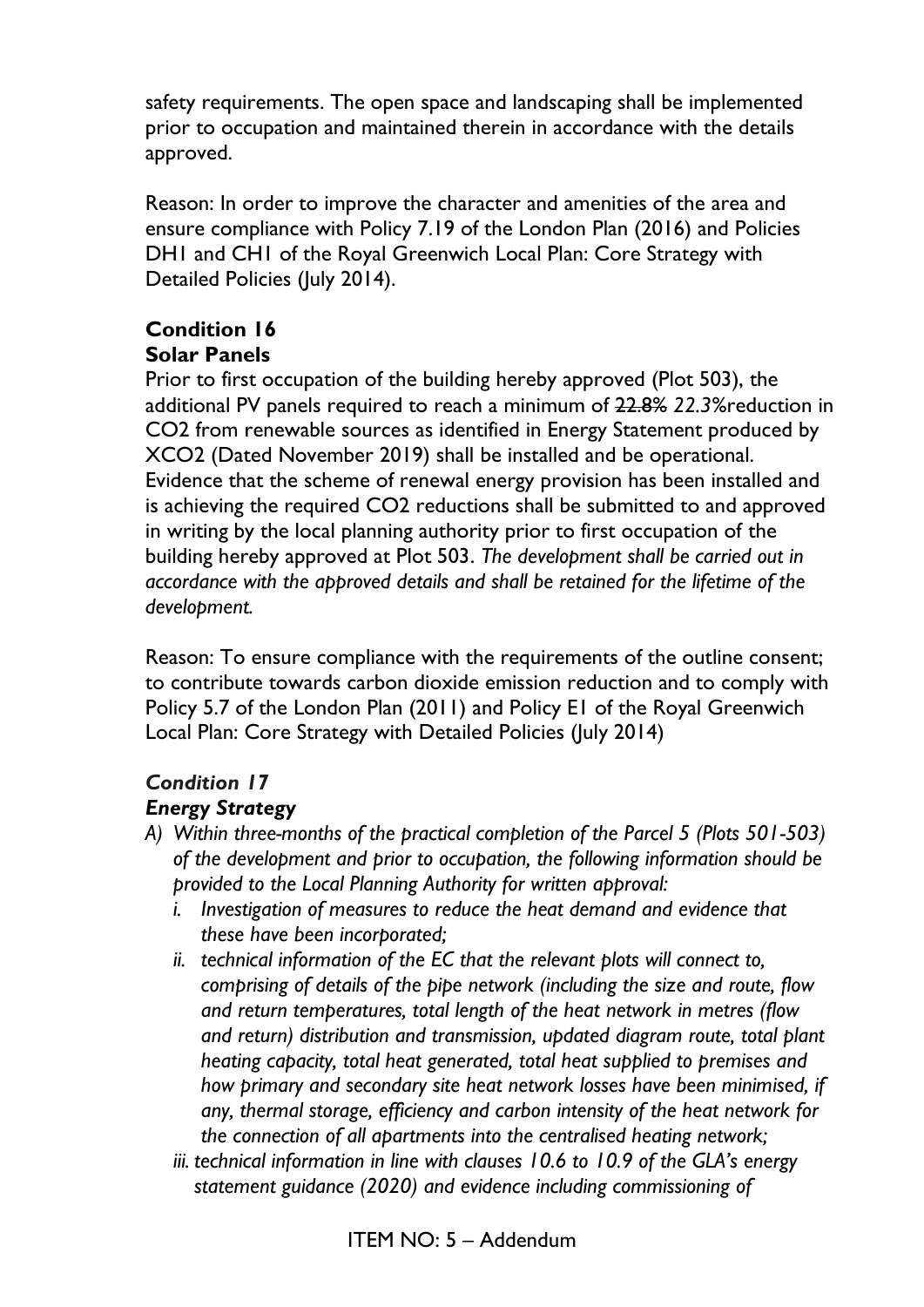*installation that the renewable/low carbon technologies to provide heat, hot water and green electricity are installed in accordance with Part (B) and, where applicable, certified under the Microgeneration Certification Scheme (MSC).*

- *iv. Energy Performance Certificates [EPC's], detailed modelling output reports showing clearly the BER and TER from the "as built stage" to confirm compliance with the carbon dioxide savings achieved through energy efficiency measures and the energy servicing strategy approved under Part ( B ) and minimisation of overhearing risk and Criterion 3 of the Building Regulations Part L 2013 .*
- *v. Detailed thermal bridging calculations to demonstrate compliance with Accredited Construction Details (ACDs) or to reduce psi values as far as technically feasible to the accredited construction performance.*
- *B) Prior to the final completion of all non-residential spaces in Parcel 5 (Plots 501- 503) of the development, the approved non-residential spaces shall incorporate and maintain measures to achieve an overall reduction regulated CO2 emissions of at least 46.5% (equal to 59 tonnesCO2/yr), unless otherwise agreed with the Local Planning Authority, beyond Building Regulations Part L 2013 through the following carbon emission savings as detailed in the approved Energy Statement Rev 02 for GMV Parcel 5 (Plot 501, 502 and 503) prepared by XCO2 (08 November 2019);*
	- *i. energy demand reduction measures to achieve at least annual carbon dioxide emission savings of 30 tonnes, equivalent to 24%, in regulated carbon dioxide (CO2) emissions over the compliant BR Part L 2013 base case.*
	- *ii. Connection of Parcel 5 to Plot 504 EC of GMV site wide DHN for the provision of space heating and hot water to achieve at least annual carbon dioxide emission savings of 13 tonnes per year, equivalent to 14% in regulated carbon dioxide (CO2), beyond the Be Lean stage of the energy hierarchy.*
	- *iii. Installation of 29.45kWp solar Photovoltaic (PV) system to generate at least 20.19MWh/year of electricity and chiller/ASHP with CoPcool 4 to reduce the regulated CO2 emissions of 15.6 tonnes per year, equating to 19% in regulated carbon dioxide (CO2) emissions over the Be Clean case of the Energy Hierarchy.*
	- *iv. Measures to reduce the carbon dioxide emissions associated with other energy uses not covered by Building Regulations (un-regulated), including smart meters and energy efficient appliances (where installed) should be incorporated prior to occupation and maintained in the development in perpetuity.*
- *C) The development shall be carried out in accordance with the details approved in Parts A and B of this condition and retained for the lifetime of the development.*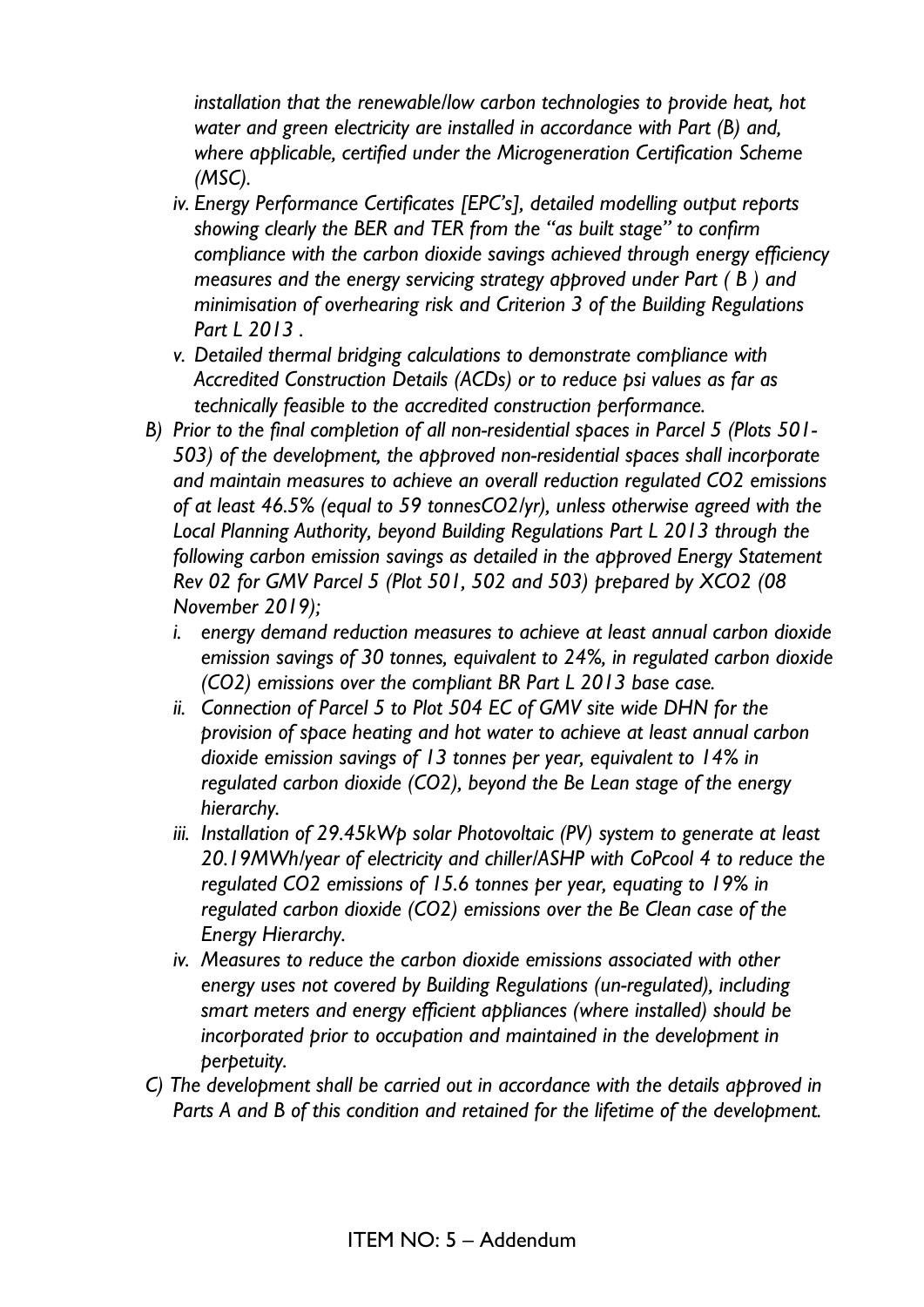*Reason: To ensure that the residential units within the development hereby approved are energy efficient and to contribute to the avoidance of need for new fossil fuel or other primary energy generation capacity and to reduce emissions of greenhouse gases and to minimise the impact of building emissions on local air quality in the interests of health, in accordance with policies 3.2, 5.3, 5.5, 5.6 and 7.14 of the London Plan 2016, Policy E1 of the Royal Greenwich Local Plan: Core Strategy with Detailed Policies (July 2014), Royal Borough of Greenwich, Greener Greenwich SPD (2014) and the Mayor's Sustainable Design and Construction SPG (2014).* 

### *Condition 18 Overheating and Cooling*

*Prior to the first use of the non-residential units within Parcel 5 (Plot 503) of the development, the approved non-residential spaces shall incorporate, maintain mitigation measures that will assist with reducing the risk of overheating, follow the cooling hierarchy and comply with CIBSE TM49 & TM52/59 criteria, as stated within the approved the approved Overheating Assessment - 9.381 – GMV 503 prepared by XC02 (07 November /2019). The development shall be carried out in accordance with the details approved and retained for the lifetime of the development.*

*Reason: To ensure that the non-residential spaces within Parcel 5 (Plots 503) of the development hereby approved is energy efficient and to reduce the risk of overheating in line with policy 5.9 of the London Plan 2016, and policies DH1 and E1 of the Royal Greenwich Local Plan: Core Strategy with Detailed Policies (July 2014).*

### *Condition 19 Sustainable Design and Construction Standard*

*Prior to the first use of the non-residential units within Parcel 5 (Plot 501, 502 & 503) of the approved development, the approved non-residential building shall be carried out in accordance with the details in the approved Sustainability Statement Rev 04 for GMV Parcel 5 (Plot 501, 502 and 503) prepared by XCO2 (15 November 2019) and maintained thereafter for the lifetime of the development.* 

*Reason: In the interest of addressing climate change and to secure sustainable development in accordance with policies 5.1, 5.2, 5.3, 5.6, 5.7 and 5.9 of the London Plan 2016, Policy DH1 Design of Royal Greenwich Local Plan: Core Strategy with Detailed Policies (July 2014) and Royal Borough of Greenwich, Greener Greenwich SPD (2014).*